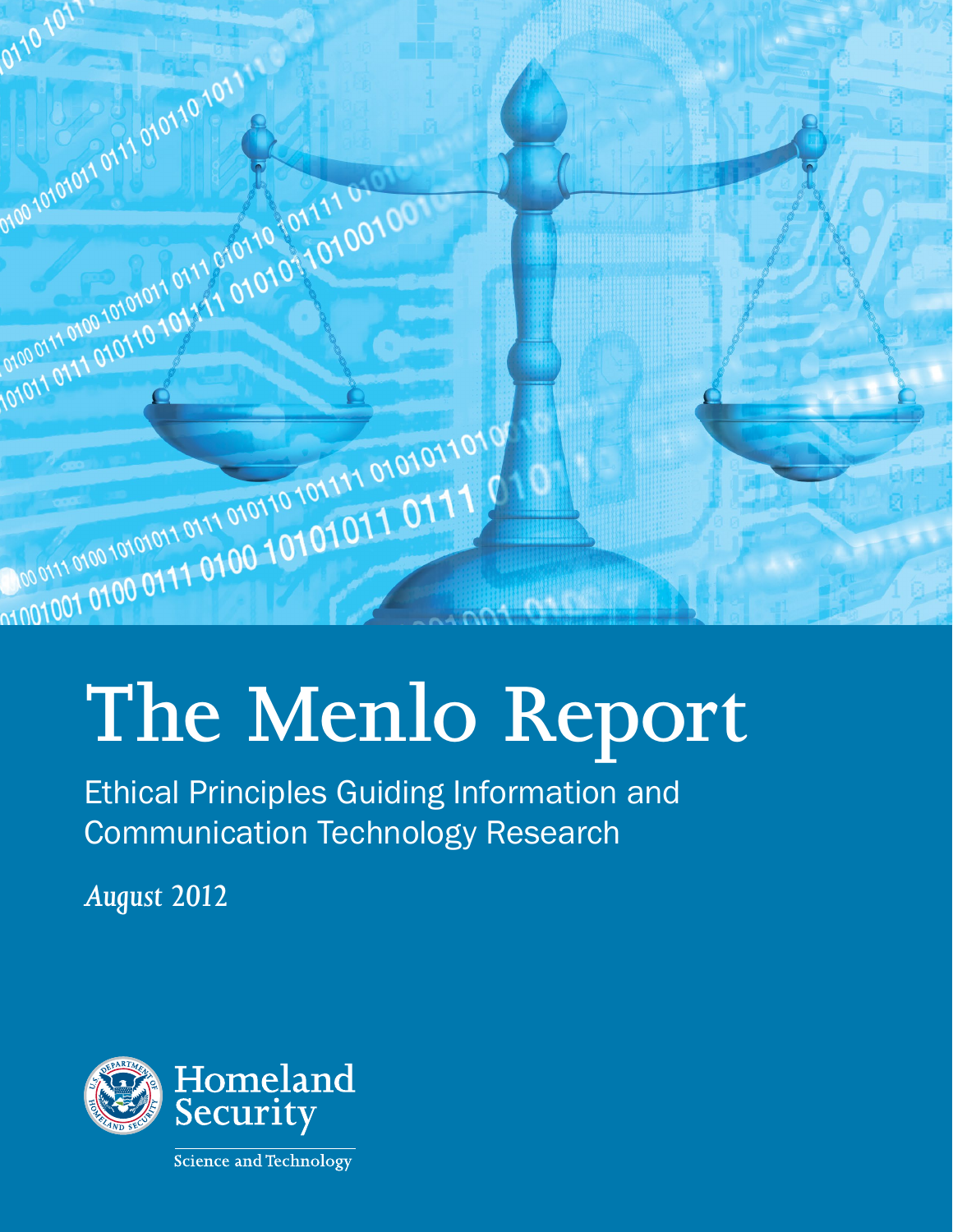#### **Executive Summary**

This report proposes a framework for ethical guidelines for computer and information security research, based on the principles set forth in the 1979 Belmont Report, a seminal guide for ethical research in the biomedical and behavioral sciences. Despite its age, the Belmont Report's insightful abstraction renders it a valuable cornerstone for other domains. We describe how the three principles in the Belmont report can be usefully applied in fields related to research about or involving information and communication technology. ICT research raises new challenges resulting from interactions between humans and communications technologies. In particular, today's ICT research contexts contend with ubiquitously connected network environments, overlaid with varied, often discordant legal regimes and social norms. We illustrate the application of these principles to information systems security research – a critical infrastructure priority with broad impact and demonstrated potential for widespread harm – although we expect the proposed framework to be relevant to other disciplines, including those targeted by the Belmont report but now operating in more complex and interconnected contexts.

We first outline the scope and motivation for this document, including a historical summary of the conceptual framework for traditional human subjects research, and the landscape of ICT research stakeholders. We review four core ethical principles, the three from the Belmont Report (Respect for Persons, Beneficence, and Justice) and an additional principle Respect for Law and Public Interest. We propose standard methods to operationalize these principles in the domain of research involving information and communication technology: identification of stakeholders and informed consent; balancing risks and benefits; fairness and equity; and compliance, transparency and accountability, respectively. We also describe how these principles and applications can be supported through assistive external oversight by ethical review boards, and internal self-evaluation tools such as an Ethical Impact Assessment.

The intent of this report is to help clarify how the characteristics of ICT raise new potential for harm and to show how a reinterpretation of ethical principles and their application can lay the groundwork for ethically defensible research.

#### **Authors and Working Group Participants**

This report is the product of a series of workshops and meetings held over a period of sixteen months. The participants at these meetings are listed alphabetically below. In addition, the authors thank the dozen or so ICTR community members whose feedback was invaluable to assuring that this document reflects the ground truth sentiments of the professionals at the front lines of ICT research ethics.

- Michael Bailey, University of Michigan
- Aaron Burstein, University of California Berkeley
- KC Claffy, CAIDA, University of California San Diego
- Shari Clayman, DHS Science & Technology
- David Dittrich, Co-Lead Author, University of Washington
- John Heidemann, University of Southern California, ISI
- Erin Kenneally, CAIDA, University of California San Diego, Co-Lead Author
- Douglas Maughan, DHS Science & Technology
- Jenny McNeill, SRI International
- Peter Neumann, SRI International
- Charlotte Scheper, RTI International
- Lee Tien, Electronic Frontier Foundation
- Christos Papadopoulos, Colorado State University
- Wendy Visscher, RTI International
- Jody Westby, Global Cyber Risk, LLC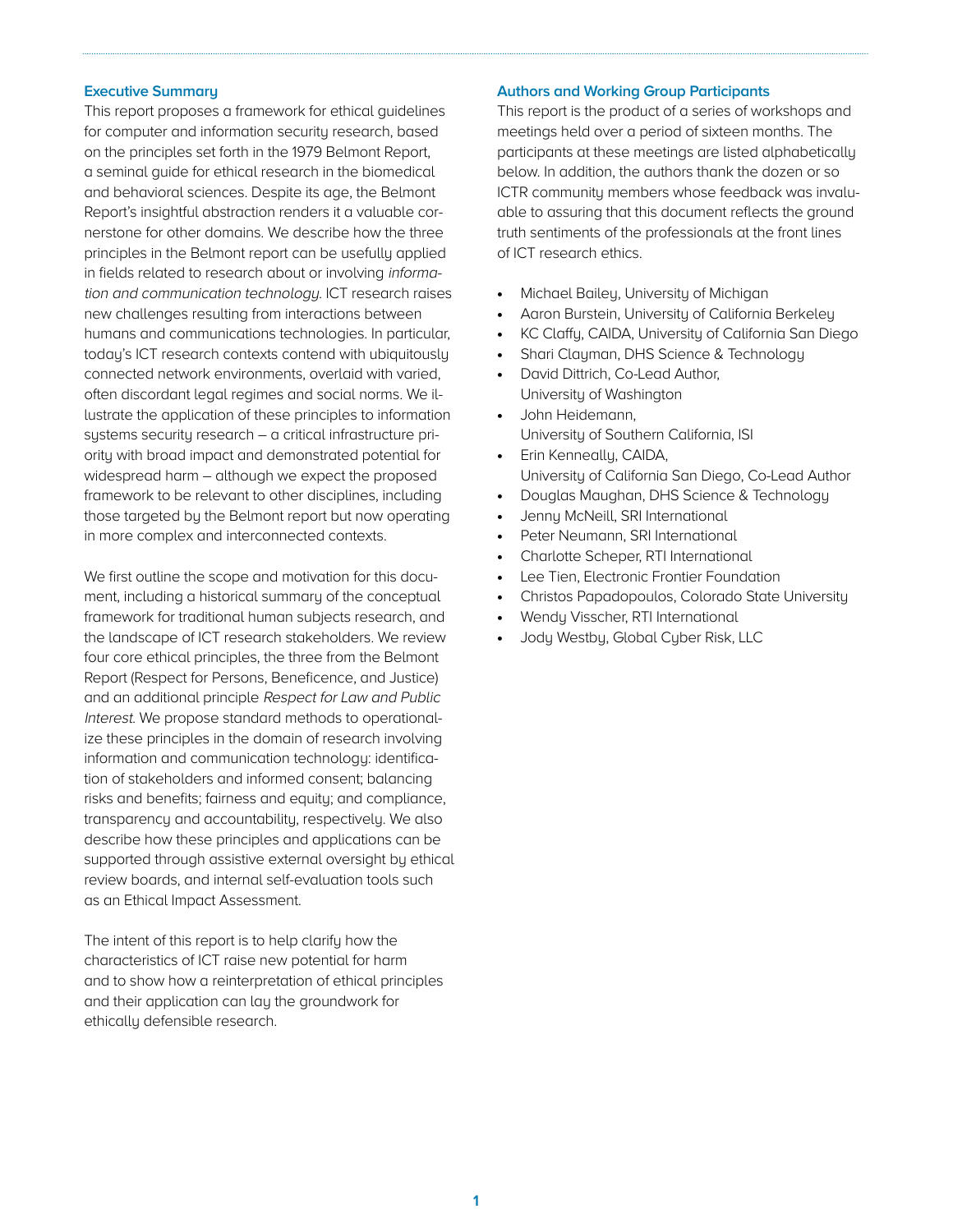## **Contents**

| A | <b>Introduction – Focus and Motivations</b> | 3  |
|---|---------------------------------------------|----|
|   | A.1 Target Audience for this Report         | 3  |
|   | A.2 Historical Context                      | 3  |
|   |                                             |    |
| B | <b>Restatement of Belmont Principles in</b> |    |
|   | the <b>ICTR</b> Context                     | 4  |
|   |                                             |    |
| C | <b>Application of the Principles</b>        | 5  |
|   | C.1 Stakeholder Perspectives and            |    |
|   | Considerations                              | 6  |
|   | C.2 Respect for Persons                     | 7  |
|   | C.2.1 Informed Consent                      | 7  |
|   | C.3 Beneficence                             | 9  |
|   | C.3.1 Identification of Potential           |    |
|   | Benefits and Harms                          | 9  |
|   | C.3.2 Balancing Risks and Benefits          | 9  |
|   | C.3.3 Mitigation of Realized Harms          | 10 |
|   | C.4 Justice: Fairness and Equity            | 11 |
|   | C.5 Respect for Law and Public Interest     | 11 |
|   | C.5.1 Compliance                            | 12 |
|   | C.5.2 Transparency and Accountability       | 12 |
| D | <b>Implementing the Principles</b>          |    |
|   | and Applications                            | 12 |

This Report is supported by funding from the U.S. Department of Homeland Security Science and Technology Directorate, Cyber Security Division. Points of view and opinions contained within this document are those of the authors and participants and do not necessarily represent the official position or policies of the U.S. Department of Homeland Security or the authors or participants' respective employers. The content of this Report is intended to provide guidance, and it does not constitute legal advice nor should it be interpreted as conflicting with statutory mandates and other authoritative commitments governing actions by the Government.

This publication is intended for information purposes only. The authors, participants, and DHS are not responsible for the use that might be made of the information contained in this publication, or the content of the external sources including external websites referenced in this publication. Reproduction is authorized provided the source is acknowledged.

#### **Contact details:**

For general inquiries about this publication, please use the following details: Email: Menlo\_Report@hq.dhs.gov Internet: http://www.dhs.gov/csd-resources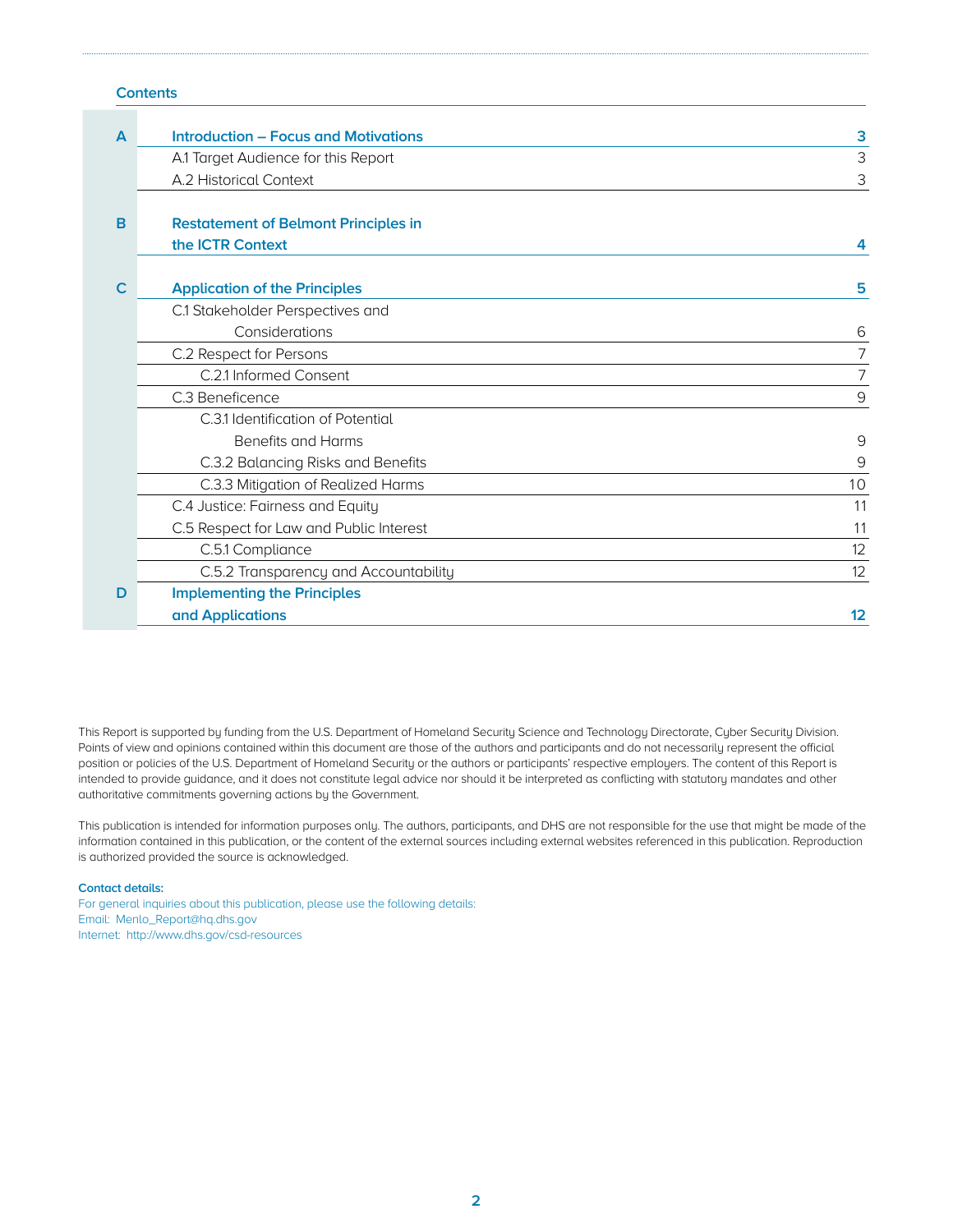#### **A Introduction – Focus and Motivations**

This report attempts to summarize a set of basic principles to guide the identification and resolution of ethical problems arising in research of or involving information and communication technology (ICT).1 ICT is a general umbrella term that encompasses networks, hardware and software technologies that involve information communications pertaining to or impacting individuals and organizations. ICT has increasingly become integrated into our individual and collective daily lives, mediating our behaviors and communications and presenting new tensions that challenge the applications of these guiding principles.

ICT research (ICTR) involves the collection, use and disclosure of information and/or interaction with this ubiquitously connected network context which is overlaid with varied, often discordant legal regimes and social norms. The challenge of evaluating the ethical issues in ICTR stems in large part from the attributes of ICT: scale, speed, tight coupling, decentralization and wide distribution, and opacity. This environment complicates achieving ethically defensible research for several reasons. It results in interactions with humans that are often indirect, stemming from an increase in either logical or physical "distance" between researcher and humans to be protected over research involving direct intervention. The relative ease in engaging multitudes of distributed human subjects (or data about them) through intermediating systems speeds the potential for harms to arise, and extends the range of stakeholders who may be impacted. Also, legal restrictions and requirements have expanded considerably since the 1980s, and ICTR is unquestionably subject to a variety of laws and regulations that address data collection and use. While it is true that these individual complications are shared by traditional biomedical and behavioral research, this report seeks to manage the tension resulting from the simultaneous confluence of these complicating factors that occur with regularity in ICTR.

There is a need to interpret and extend the traditional ethical framework to enable ICT researchers and oversight entities to appropriately and consistently assess and render ethically defensible research.2 Such a framework should also support current and potential institutional mechanisms that are well served to implement it, such as a research ethics board (REB). We build on the foundation set by the Belmont Report, which

articulates three fundamental ethical principles and guiding applications of these principles for protecting human subjects of biomedical and behavioral research: respecting persons; balancing potential benefits and harms; and equitably apportioning benefits and burdens across research subjects and society.3 The guidelines in this report are applicable to research that has the potential to harm humans, regardless of whether those humans are the direct research subjects or are indirectly at risk of harm from interactions with ICT. This report explains how the traditional framework fits within the context of the computer science sub-discipline of information security research. Specifically, this domain addresses ICT vulnerabilities, digital crime, and information assurance for critical infrastructure systems. These are areas where harms are not well understood yet are potentially significant in scope and impact. The framework proposed herein is germane to other disciplines that involve the use of ICT, including those targeted by the Belmont Report that now operate in ICT contexts.

#### **A.1 Target Audience for this Report**

This report offers guidance primarily for ICT researchers (including academic, corporate, and independent researchers), professional societies, publication review committees, and funding agencies. Secondarily, this report aims to assist those who administer and apply these principles, such as oversight authorities (e.g., REBs), policy makers, attorneys, and others who shape and implement human subject protection policies and procedures.

This report does not recommend particular enforcement mechanisms. To the extent that enforcement of ethical practices is inconsistent across and within academic and non-academic ICTR, we intend this report to improve consistency in ethical analyses and self-regulation for both individuals and organizations striving toward ethically defensible research.

#### **A.2 Historical Context**

Despite a long history of well-publicized abuses, it took over a decade for the ethical standards prescribed in the Belmont Report to first be defined in the Code of Federal Regulations (CFR). Language from 45 CFR 46, which covers biomedical and behavioral research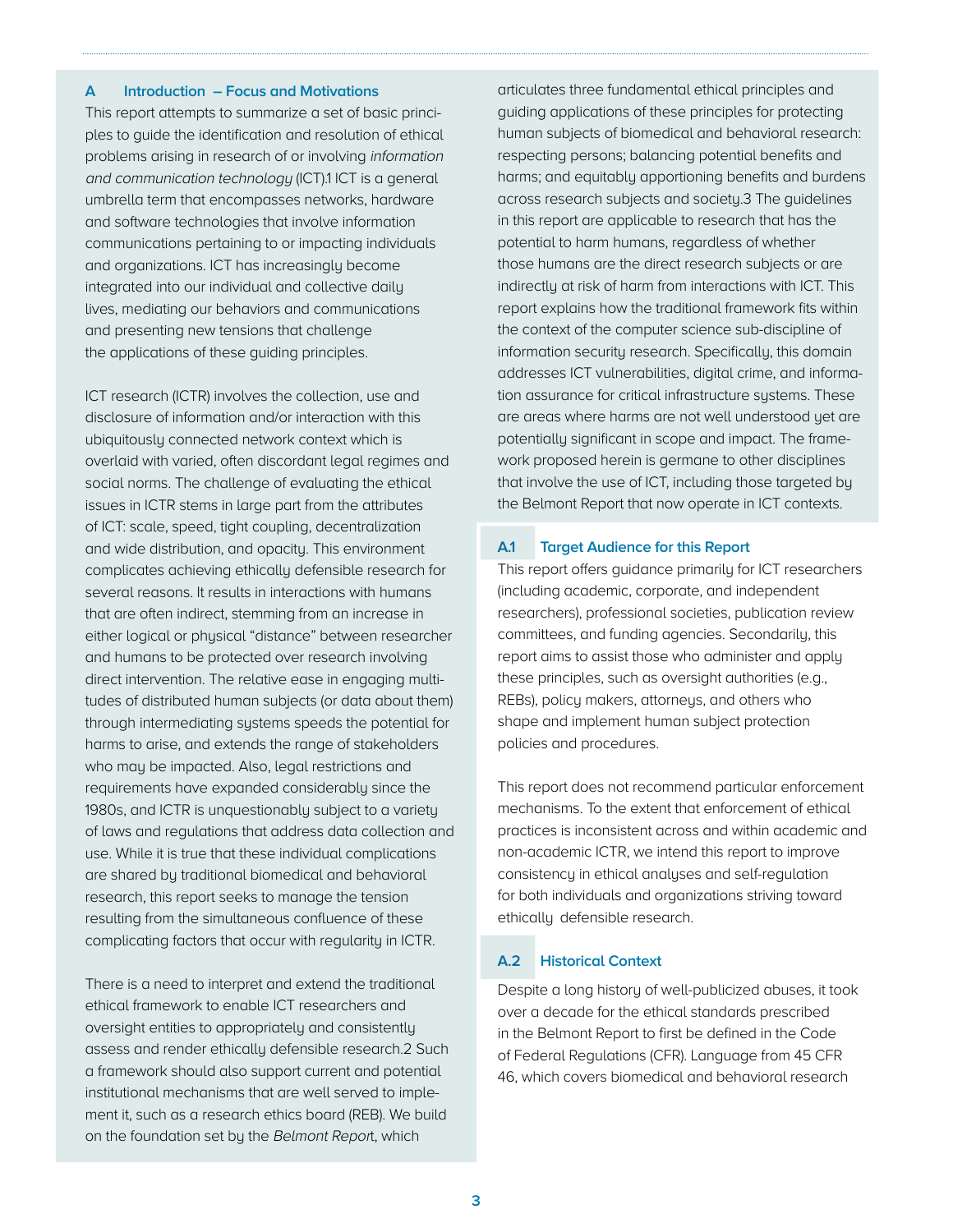funded by the Department of Health and Human Services (HHS), was later adopted by all executive branch departments in what is known as the Common Rule.<sup>4</sup> It ushered in a government-wide requirement for REB oversight of research protocols to protect human research subjects. Prior to this point, there was no regulated oversight mechanism and biomedical and behavioral researchers relied on subjective, ad hoc, and inconsistent ethical compasses to guide their decision making.

In parallel during the 1970s, a U.S. Defense Advanced Research Projects Agency (DARPA) project was designing and implementing a communications architecture to support cooperative time-sharing of computational resources across large government-funded laboratories. Although this network architecture would eventually evolve into the global Internet, the community at the time was small, trusted, non-commercial, and research-oriented. This burgeoning Internet was not under constant attack from around the world. It did not provide access to numerous databases containing millions of personally-identifying records. It was not an integral part of providing and maintaining critical services or communications. A tiny number of people accessed the Internet during those early years compared to the billions of users who engage in this environment on a regular and almost unconscious basis today.

Early ICT research evolved without significant concern for human subjects, leading to instances where ethical considerations were either absent or misapplied because researchers failed to understand their relevance, or lacked any standards for assessment, accountability, or oversight. Cases include interactive studies of malicious software and platforms, engagement in active counterattack measures, exploitation and disclosure of systems vulnerabilities, and collection and sharing of sensitive information. The demonstrated potential for harm in ICTR illustrates the need to re-conceptualize the traditional human subject protection paradigm that underpins ethical oversight in other fields.

ICTR challenges us to re-conceptualize the traditional human subject protection paradigm that underpins ethical oversight. The foremost misunderstandings and disagreements about the applicability and scope of this protection in ICTR stem largely from how the Common Rule was written and has historically been interpreted. Specifically, human subject means, "a living individual

about whom an investigator (whether professional or student) conducting research obtains (1) Data through intervention or interaction with the individual, or (2) Identifiable private information" (45 CFR 46.102(f)). Key terms here are "intervention" and "private information." Intervention does not just mean physical procedures, but also "manipulations of the [subject's] environment that are performed for research purposes," which could include manipulation of their computing devices, or automated appliances in the home. Private information is not just medical records, but "information about behavior that occurs in a context in which an individual can reasonably expect that no observation or recording is taking place, and information which has been provided for specific purposes by an individual and which the individual can reasonably expect will not be made public." This could include electronic communications, or data captured by malicious actors recording online financial transactions in order to commit fraud. Taken as a whole, the intent of the Common Rule is to protect persons who might be harmed from involvement in research, not simply with whether humans are participating in research. Confusion starts because of the wording above and linkage of the terms human and research subject, and continues with the determination of risk and how to protect humans within a research study.

An evolved paradigm for applying ethical principles to protect humans who may be impacted by research considers activities having human-harming potential rather than simply looking at whether the research does or does not involve human subjects. Examples of potentially human-harming ICT artifacts that researchers may interact with include avatars in online virtual worlds, malware controlling compromised machines, embedded medical devices controlling biological functions, or process controllers for critical infrastructure. The significant changes brought about by ICT since the commencement of formal regulated research necessitates a reconceptualization of the application of ethical principles for research involving ICT.

# **B Restatement of Belmont Principles in the ICTR Context**

In framing the principles and applications for evaluating and applying ethics in ICTR the Menlo Report explicitly adopts the Belmont principles and acknowledges the Common Rule regime which implemented that model. As such, this Report deliberately does not explore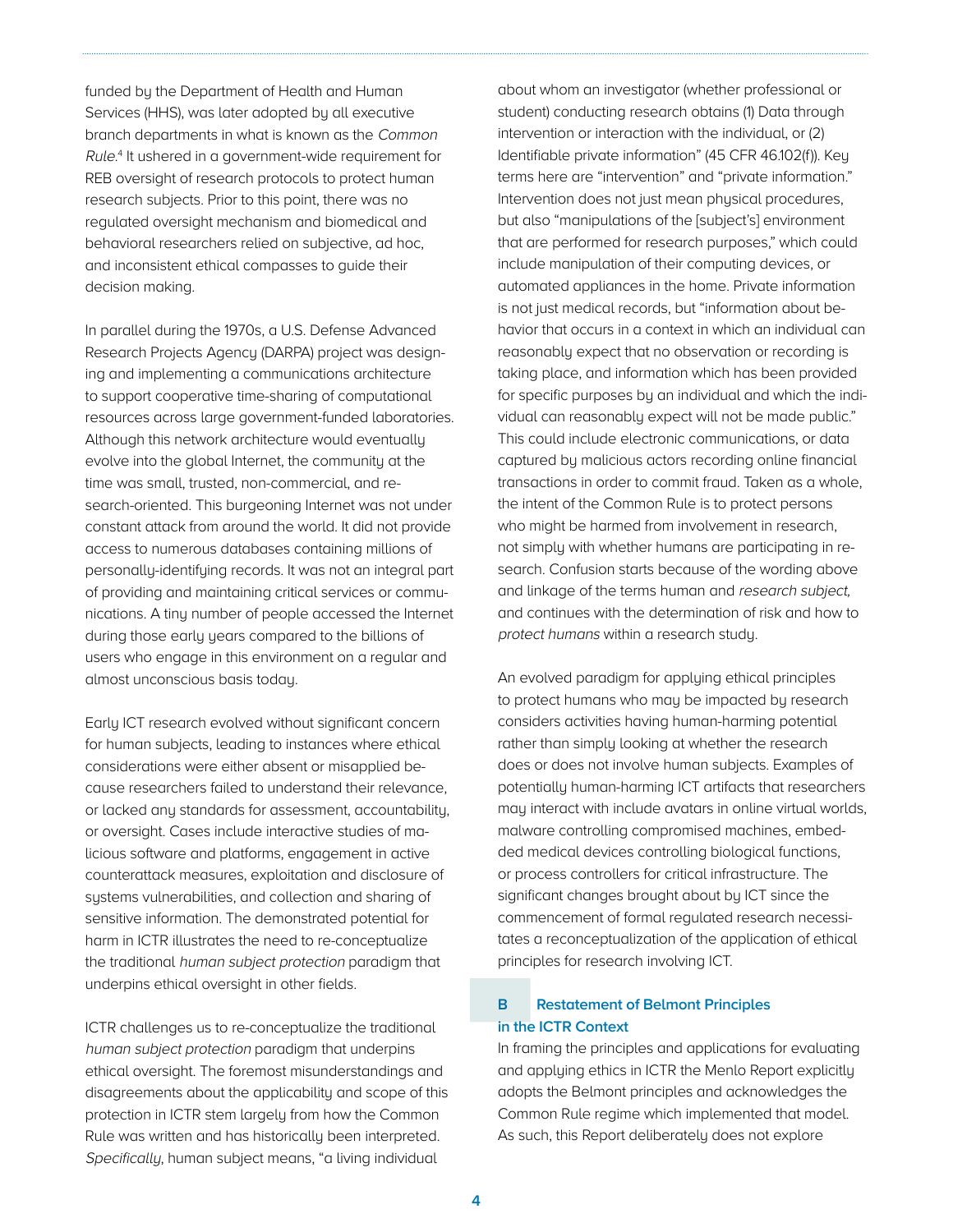alternate ethical paradigms, and while not discounting that there may be novel implementations of the Belmont Report principles and applications that should be considered it makes no definitive recommendations in that regard. However, this Report does highlight areas within the Common Rule that are more consequential or problematic for ICTR.

The first three rows of Table 1 summarize the three core principles and their application as outlined in the Belmont Report.5 We offer an additional principle to guide ethical considerations in ICTR research, listed in the fourth line of Table 1 We call this principle Respect for Law and Public Interest because it addresses the expansive and evolving, yet often varied and discordant, legal controls relevant to communication privacy and information assurance (i.e., the confidentiality, availability, and integrity of information and information systems). While respect for the law and public interest is implicit in Belmont's application of Beneficence, several

challenging factors suggest these issues merit explicit consideration in the ICTR context: the myriad laws that may be germane to any given ICTR; conflicts and ambiguities among laws in different geo-political jurisdictions; the difficulty in identifying stakeholders, a necessary prerequisite to enforcing legal obligations; and possible incongruence between law and public interest.

# **C Application of the Principles**

The challenges of ICTR risk assessment derive from three factors: the researcher-subject relationships, which tend to be disconnected, dispersed, and intermediated by technology; the proliferation of data sources and analytics, which can heighten risk incalculably; and the inherent overlap between research and operations. In order to properly apply any of the principles listed above in the complex setting of ICT research, it is first necessary to perform a systematic and comprehensive stakeholder analysis.

| <b>Principle</b>                       | <b>Application</b>                                                                                                                                                                                                                                                                                                                                                                           |  |
|----------------------------------------|----------------------------------------------------------------------------------------------------------------------------------------------------------------------------------------------------------------------------------------------------------------------------------------------------------------------------------------------------------------------------------------------|--|
| Respect for Persons                    | Participation as a research subject is voluntary, and follows from informed consent;<br>Treat individuals as autonomous agents and respect their right to determine their<br>own best interests; Respect individuals who are not targets of research yet are<br>impacted; Individuals with diminished autonomy, who are incapable of deciding<br>for themselves, are entitled to protection. |  |
| Beneficence                            | Do not harm; Maximize probable benefits and minimize probable harms;<br>Systematically assess both risk of harm and benefit.                                                                                                                                                                                                                                                                 |  |
| Justice                                | Each person deserves equal consideration in how to be treated, and the benefits<br>of research should be fairly distributed according to individual need, effort,<br>societal contribution, and merit; Selection of subjects should be fair, and burdens<br>should be allocated equitably across impacted subjects.                                                                          |  |
| Respect for Law<br>and Public Interest | Engage in legal due diligence; Be transparent in methods and results;<br>Be accountable for actions.                                                                                                                                                                                                                                                                                         |  |

Table 1: Proposed guidelines for ethical assessment of ICT Research.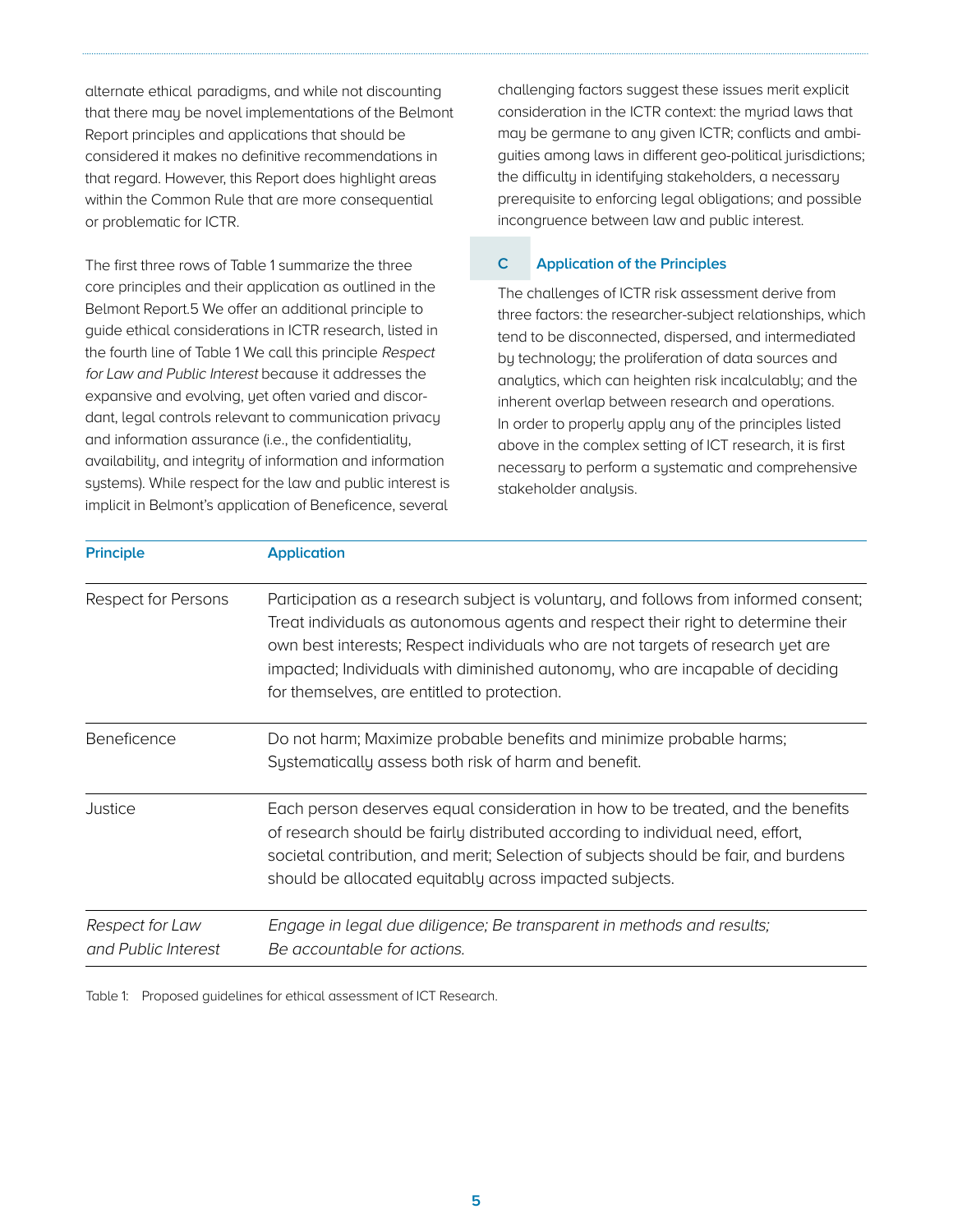## **C.1 Stakeholder Perspectives and Considerations**

Stakeholder identification includes consideration of several factors: the degree to which information involved in the research identifies individuals (including their digital identities), groups and organizations and what behaviors, communications, or relationships are associated with such identification. Harms related to exposing the identity of research subjects engaging in sensitive behaviors, communications, or relationships, which they they assume to be private, can extend beyond the direct research subject to family, friends or other community relations. While this is also true of some research where the subject is the primary party at risk, in ICTR these harms may often be broader because ICT can amplify both the disclosure as well as the number of stakeholders impacted.

Further, ICTR often involves stakeholders that are non-research entities who rely on information and systems that are involved in the research and who may be harmed by its unavailability or corruption. Groups or organizations (e.g., companies or networks) may warrant different consideration from that of individuals, especially when applying the principles of Beneficence and Justice. Research involving ICT can be complex when the risks and benefits associated with multiple stakeholders require identification and balancing. ICT Researchers In commercial, academic, and government sectors,

**ICT researchers** have a vested interest in pursuing, sharing, and applying empirically grounded scientific knowledge. Research in economics, network science, security, and social behavior may inform operations, policies, and business models.

#### **Human Subjects, Non-Subjects, and ICT Users**

Traditional biomedical and behavioral research requires protection of natural persons and certain data that identifies them. In ICTR, the target of research may be an information system or associated data, which complicates the assessment of potential harm to users of that system or data. Primary considerations include the ability to interact with ICT without suffering harms such as disruption of access, loss of privacy, or unreasonable constraints on protected speech or activities. Victims of computer crimes are potential human non-subjects of research.

**Malicious Actors** A subset of ICTR involves criminal activity or potential exploitation of vulnerabilities in the design or implementation of ICT. The disclosures of some types of research results have a greater potential for misuse and thus greater value to malicious actors. This can provide a blueprint for widespread and wide-ranging harm by disclosing system vulnerability details of legitimate or malicious applications (the former by providing exploitation knowledge and the latter by illuminating countermeasures). Malicious actors avail themselves of published research results for nefarious purposes, which can result in harm that outweighs the intended research benefits. Consideration of this stakeholder's interest, therefore, involves understanding and avoiding or minimizing these potentially harmful impacts.

**Network/Platform Owners and Providers** Network owners or providers are typically commercial entities who are vested in safeguarding their physical and intellectual property, pursuing innovation and wealth, and building business and customer relationships. They are concerned about obligations associated with such representation. As intermediaries between a research and end users, they may be in a position of authority to serve as proxies for consent on behalf of their customers when it is otherwise impracticable for the researcher to individually obtain informed consent from end users.

**Government: Law Enforcement** Public law enforcement is mandated to advance criminal justice by protecting individuals and fostering public safety. Law enforcement also has an interest in research that improves its strategic, tactical, or operational efficacy in preventing, investigating, and responding to illegal activities. Examples include countering new and complex criminal ecosystems and instruments of crime such as botnets.

**Government: Non-Law Enforcement** Local, state, and federal government agencies are responsible for providing public services, protecting the rights of their citizens, and establishing law and policy governing social conduct. Research is an important vehicle through which the government can promote social good and innovation. For example, cybercrime research may enhance understanding of infrastructure risks, online social networks, or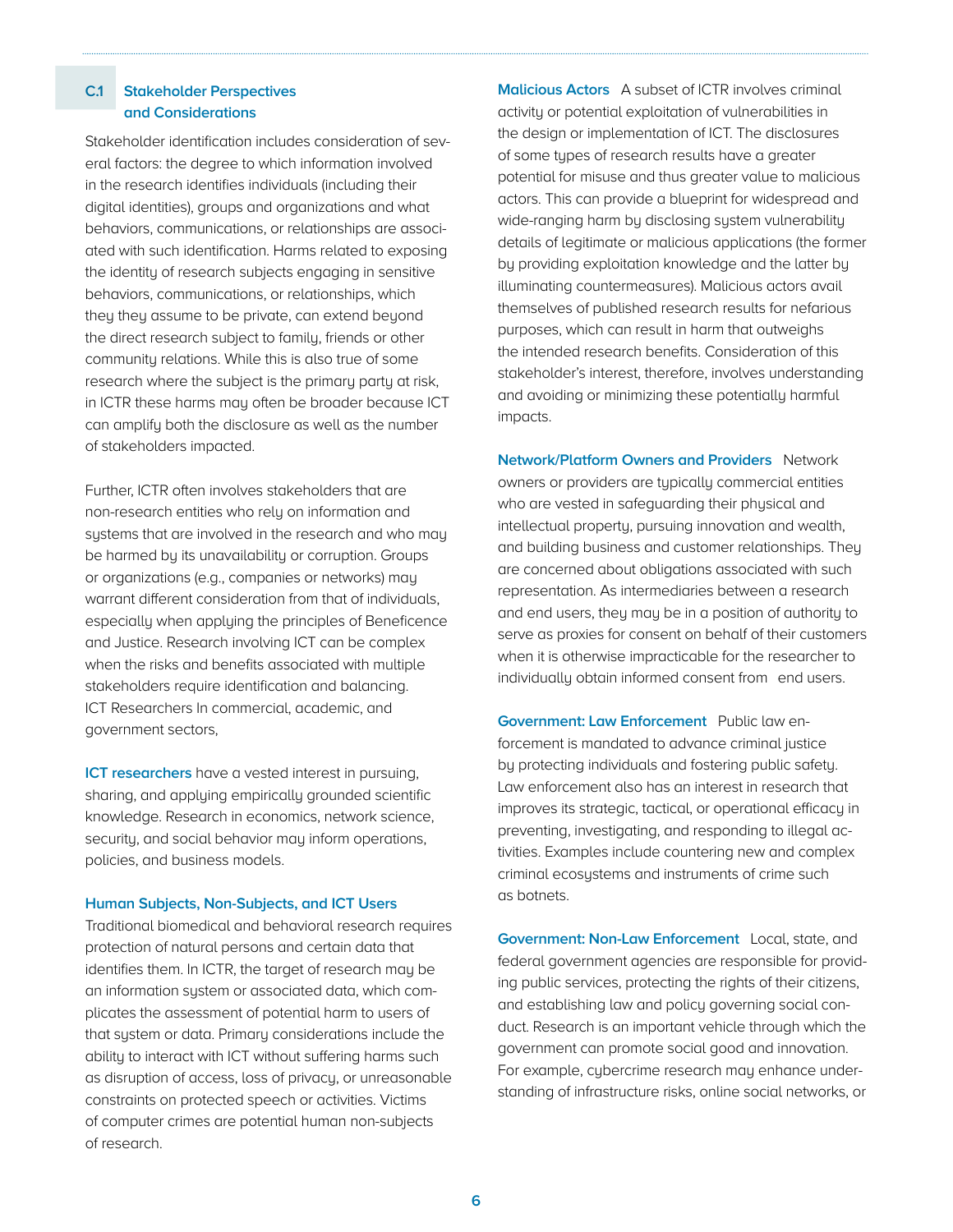economic markets of criminal enterprises; influence the deployment of commercial countermeasure technologies; and inform the interpretation or reform of relevant laws and policies. Acknowledging the different scope of their mission, the military and Intelligence Community (IC) is another subset of this stakeholder group.

**Society** ICTR implicates the collective rights and interests of owners and users of networks and data to know, influence, and choose how and when to engage with information communications networks and systems. Society benefits from knowledge that improves policies, laws and the administration of justice, and the well-being of the lives of its citizens. Society may likewise be harmed through actions that negatively impact information systems infrastructures, or through the collection, use, or disclosure of information that may assist criminals as much if not more than ICT system developers and operators.

# **C.2 Respect for Persons**

In the Belmont Report, the principle of Respect for Persons reflects two tenets: individuals should be treated as autonomous agents, and persons with diminished autonomy are entitled to protection. This principle has been applied by involving as research subjects only those with sufficient understanding or awareness to provide informed consent, or by obtaining informed consent from legally authorized representatives (e.g., parents of minors, relatives of unconscious patients, or guardians of those incapable of deciding for themselves). In the ICTR context, the principle of Respect for Persons includes consideration of the computer systems and data that directly interface, integrate with, or otherwise impact persons who are typically not research subjects themselves.

#### **C.2.1 Informed Consent**

Informed consent is a process during which the researcher accurately describes the project and its risks to subjects and they accept the risks and agree to participate or decline. Subjects must be free to withdraw from research participation without negative consequences. Researchers obtain informed consent when research activity has the potential to harm individuals with whom a researcher interacts or about whom the researcher

obtains identifiable private information. Research involving ICT also raises the potential for harms to secondary stakeholders who, while not the direct subjects of research, may have the right to autonomy.

Researchers should inform subjects that they may not benefit from the research, although society may benefit in the future. Researchers should be mindful that leveraging intended benefits to coerce or entice consent from subjects fails the voluntary participation element of informed consent. Examples include suggesting that research participants will receive improved or enhanced services, or that services will be degraded or withheld if a subject declines participation in or withdraws from a study. Informed consent for one research purpose or use should not be considered valid for other research purposes. When an individual is identified with a group or organization, individual consent does not imply consent from other members of the group. Finally, informed consent for one research purpose or use should not be considered valid for different research purposes.

The process of informed consent is intended to respect the autonomy of research subjects. The process involves three components: notice, comprehension, and voluntariness. Notice is typically achieved through a clearly written consent document that details the intended benefits of research activities and the risks to research subjects. The language level is kept to 8th grade or lower to improve the ability of subjects to comprehend the benefits and risks. The consent document stresses that participation is voluntary and that subjects are free to withdraw from research participation without negative consequences.

Research involving ICT also raises the potential for harms to secondary stakeholders who, while not the direct subjects of research, may also have the right to autonomy. When considering informed consent, we suggest researchers and REBs carefully explore the complex interconnected relationships between users and the myriad of organizations which provide ICT services. Decisions about mechanisms for obtaining informed consent, or requesting waivers of informed consent, may be impacted by whether entities have obtained valid authorization from their users – via explicit agreements or contractual terms of service –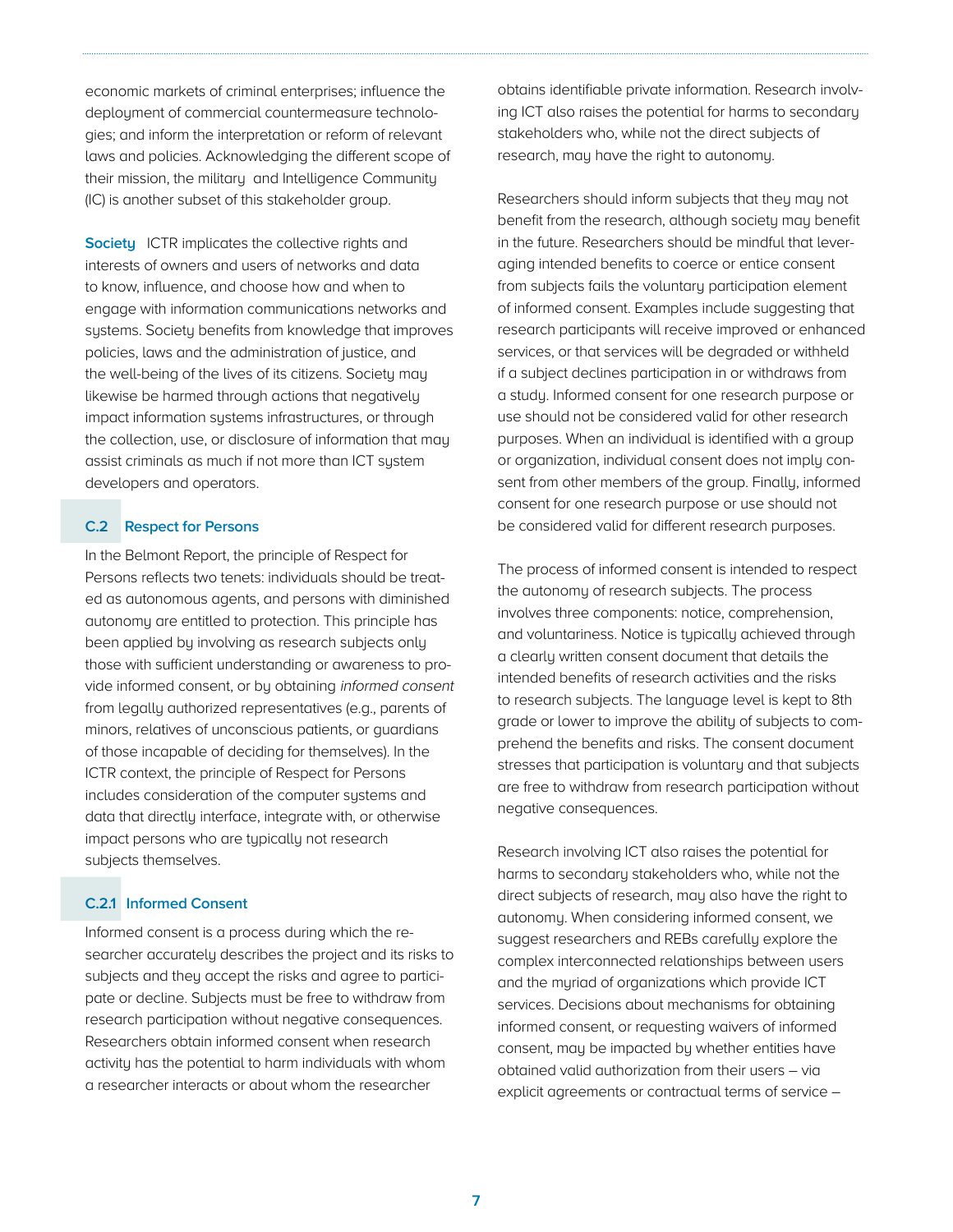for participation in research activities. Such authorization, whether supportive or restrictive of research, should be appropriately balanced when considering informed consent.

When a researcher believes that obtaining informed consent makes the pursuit of research objectives impossible, the application process allows for researchers to seek waivers from an ethical review board. REBs make the determination of whether or not the Common Rule criteria of 45 CFR 46.116 and 45 CFR 46.117 allowing for alteration or elimination of informed consent have been met. These requirements ensure that: (1) The research involves no more than minimal risk to the subjects; (2) The waiver or alteration will not adversely affect the rights and welfare of the subjects; (3) The research could not practicably be carried out without the waiver or alteration; and (4) Whenever appropriate, the subjects will be provided with additional pertinent information after participation.

> There are justifiable reasons why it may be impracticable for research to be carried out without a waiver or alteration of the informed consent process. Because of the difficulty in identifying all individuals from whom consent should be sought or in practicably obtaining consent, researchers or REBs may frequently conclude that seeking a waiver of informed consent or waiver of documentation of informed consent are the only options. For example, it may be infeasible to identify, or obtain consent from millions of users whose everyday communication generates traffic across a heavily aggregated backbone link in a traffic modeling study. Or it can be impossible to attempt to inform the owners of hundreds of thousands of compromised home computers that are being used as a single instrument of criminal activity (i.e., a botnet) under study. The Common Rule criteria for a waiver of documentation of informed consent in minimal or no-risk situations allows for less formal consent than a signed consent form, including verbal consent from a legally authorized representative rather than the research subjects themselves. REBs may also require some form of notification to research subjects, even if the REB does not require signed consent forms.

Some research involving retrospectively collected identifiable data may not be possible if consent must be obtained from all individuals identifiable in the data. In such situations, respect for persons is maintained by REBs instead focusing on data protections and/or removal of identifying information that is not germane to research as alternative means of minimizing potential harm and granting a waiver of informed consent for the research. Data that has already been de-identified and can be approved for exemption from REB review falls into a a special regulatory category of "pre-existing public data." REBs have some flexibility in how they define and interpret this class of data and some institutions maintain a list of pre-approved sources of such data that researchers may freely use. Data that is not on such pre-approved lists that contains fields that can identify individuals – even though it may be accessible to the general public – may not be considered "pre-existing public data." Researchers should therefor consult with their REB to discuss whether the data they wish to use falls under their institution's "pre-existing public data" exemption criteria, or whether they can qualify for a waiver of informed consent to re-use existing data in conformance with REB requirements. Prospective research is the more problematic case, where informed consent may be required by an REB unless it can be shown there is no risk what so ever.

As a contingency of granting a waiver of informed consent, REBs often require that the researcher notify subjects post hoc of their involvement in research, and demonstrate respect for autonomy by allowing subjects to direct the destruction of the data collected about them. Research involving deception may be performed by providing misleading data in the consent form, or with consent having been waived and no subject knowledge of the research activity at all. In either case, an REB may require debriefing in order to mitigate harm resulting from loss of trust in researchers by those subjects who were deceived. Research of criminal activity often involves deception or clandestine research activity, so requests for waivers of both informed consent and post hoc notification and debriefing may be relatively common as compared with research studies of non-criminal activity.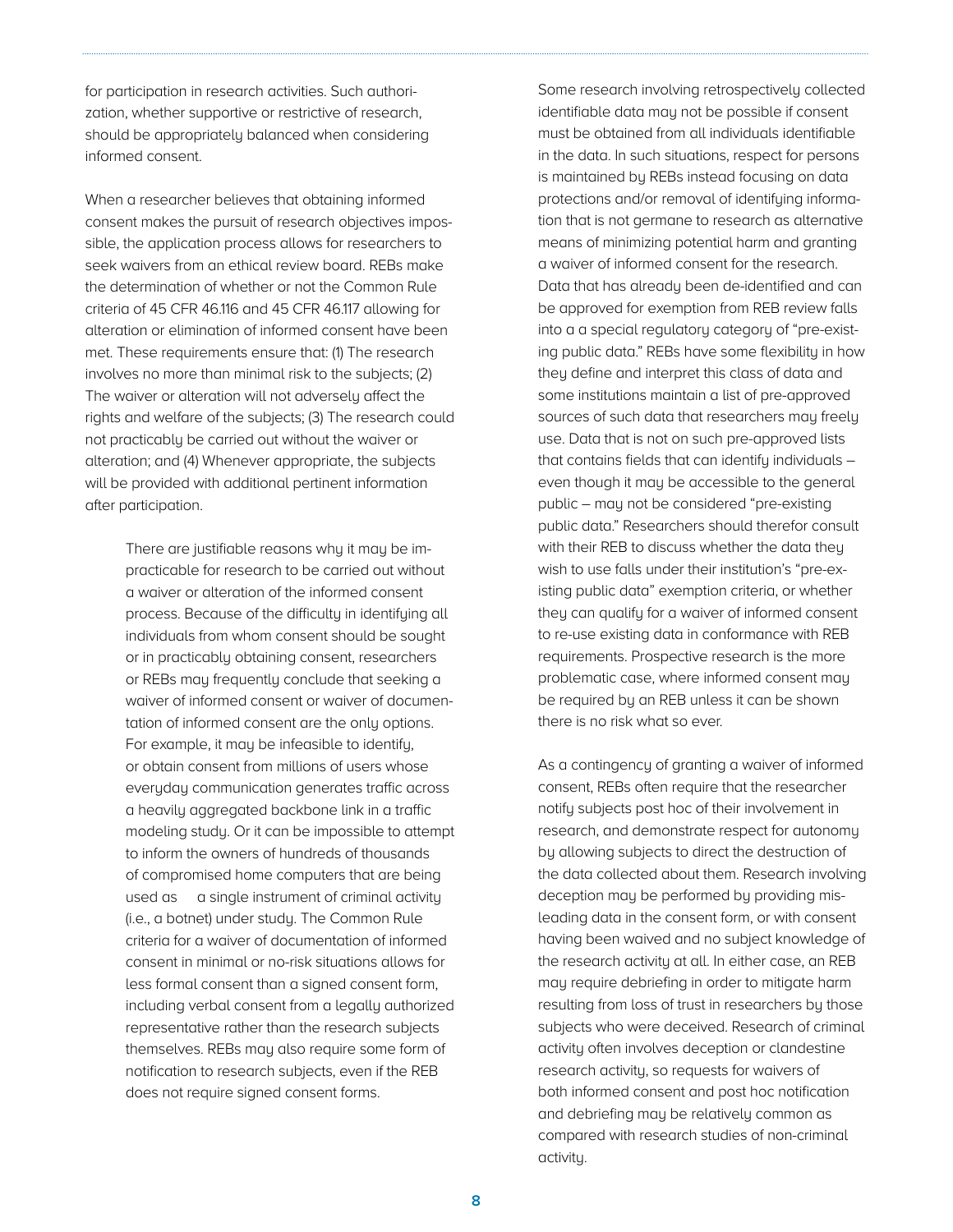#### **C.3 Beneficence**

In the Belmont Report, the Beneficence principle reflects the concept of appropriately balancing probable harm and likelihood of enhanced welfare resulting from the research. Translating this principle to ICTR demands a framework for systematic identification of risks and benefits for a range of stakeholders, diligent analysis of how harms are minimized and benefits are maximized, preemptive planning to mitigate any realized harms, and implementing these evaluations into the research methodology.

# **C.3.1 Identification of Potential Benefits and Harms**

Similar to traditional human-centered research, ICT researchers should identify benefits and potential harms from the research for all relevant stakeholders, including society as a whole, based on objective, generally accepted facts or studies. Since communication technologies intermediate so much of our lives, designing, conducting and evaluating ICTR may demand attention to potential societal benefits and harms related to: systems assurance (confidentiality, availability, integrity); individual and organizational privacy; reputation, emotional well-being, or financial sensitivities; and infringement of legal rights (derived from constitution, contract, regulation, or common law). Challenges identifying harms in ICTR environments stem from the scale and rapidity at which risk can manifest, the difficulty of attributing research risks to specific individuals and/ or organizations, and our limited understanding of the causal dynamics between the physical and virtual worlds. As with all exploratory research, it can be challenging to articulate benefits such that subjects can make informed decisions. In ICTR our ability to qualitatively and quantitatively foresee the probable benefits is particularly immature.

One helpful approach to identifying harms is to review the laws and regulations that apply to an ICTR activity, and analyze the underlying individual and public interests that the research might negatively impact. While researchers are not expected to render legal conclusions or have legal subject matter expertise, they are obligated to respect what is written in the law and understand the underlying societal norms those laws represent. However, as the development of the law and technology occur at a different trajectory and pace, relying exclusively on the law may overlook important harms not expressly addressed by law. Similarly, it is not

the role of researchers to judge guilt or innocence, but they should consider how malicious actors might avail themselves of published research results for nefarious purposes, and assess whether that potential harm might outweigh the intended research benefits.

#### **C.3.2 Balancing Risks and Benefits**

A simplistic interpretation of Beneficence is the maximization of benefits and minimization of harms. Beneficence does not require that all harm be completely eliminated and every possible benefit be identified and fully realized. Rather, researchers should systematically assess risks and benefits across all stakeholders. In so doing, researchers should be mindful that risks to individual subjects are weighed against the benefits to society, not to the benefit of individual researchers or research subjects themselves. Ideally, researcher actions are measured using the objective standard of a reasonable researcher, who exercises the knowledge, skills, attention, and judgment that the community requires of its members to protect their interests and the interests of others. As researchers gain a greater understanding of how to reason about and apply ethical principles, community norms and expectations about what is reasonable will evolve. From the subjective perspective of the researcher, especially in light of evolving community standards, the elements of "integrity" are instructive: (1) discerning what is right and what is wrong, (2) acting on what you have discerned, even at personal cost; and (3) saying openly that you are acting on your understanding of right and wrong." 6

When ICT is involved, burdens and risks can extend beyond "the human subject," making the quantification of potential harm more difficult than with direct intervention. It can be difficult to balance risks and benefits with novel research whose value may be speculative or delayed, or whose realized harm may be perceived differently across stakeholders. If there are plausible risks, researchers bear the burden of illuminating those risks and their consideration of how those risks will be managed, and not simply rely on outside reviewers or REBs to identify and oversee those risks.

In a direct intervention research scenario, balancing is partially addressed through the informed consent process. When a study involves minimal risk and a researcher can give valid scientific reasons for altering or eliminating the consent requirement, post-research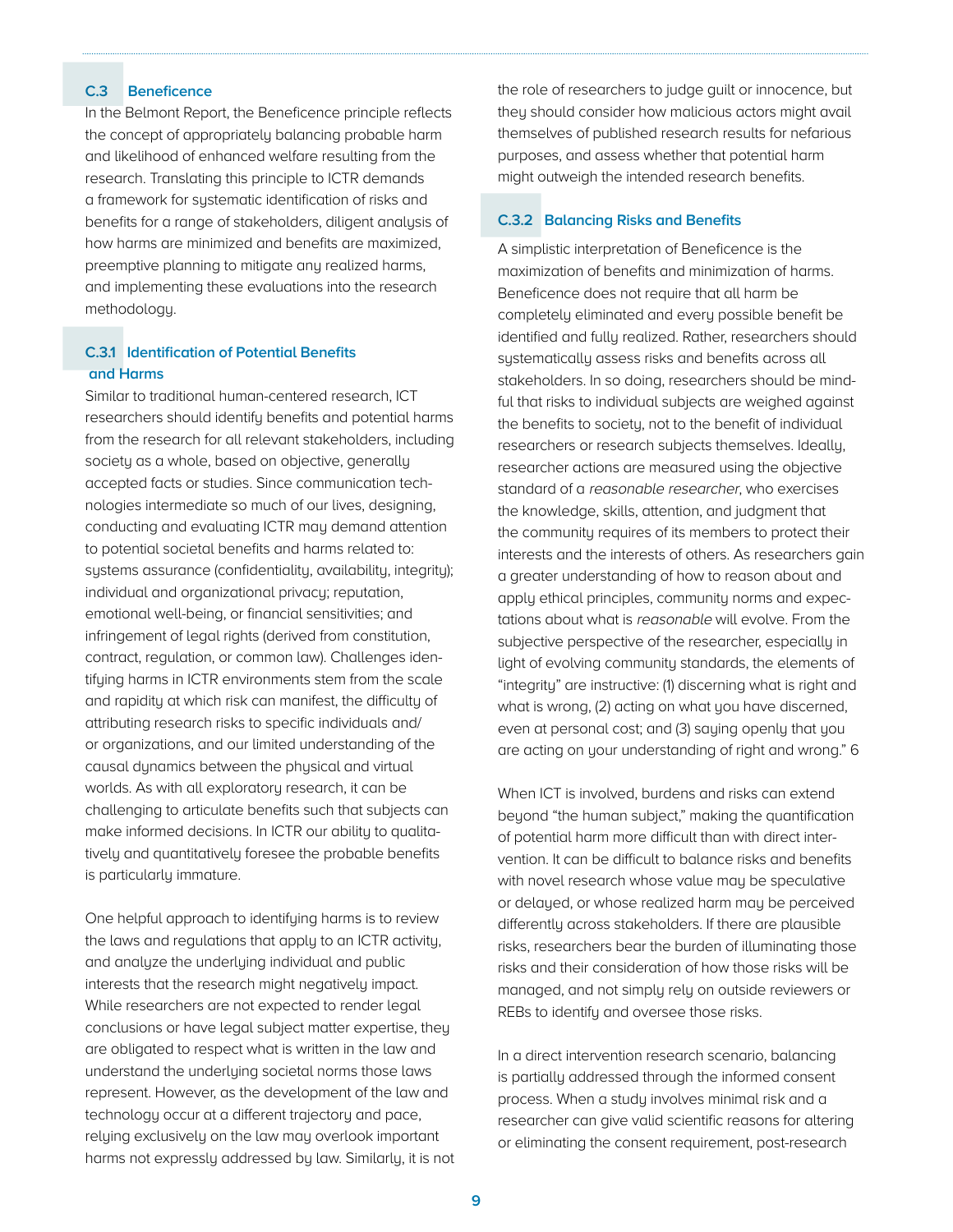debriefing may be required to respect individual autonomy. Balancing benefit and harm gets complicated when both deception and waiver of informed consent are involved, as may occur when studying social engineering using email (i.e., phishing). A researcher may seek to justify a waiver of the debriefing requirement under a relative degree of harm rationale, whereby deceived research subjects could suffer more harm from knowing researchers had deceived them than they would suffer from malicious actions. This in turn would be balanced by an REB against the knowledge developed through research intended to ameliorate the malicious harm. The process of comprehensive stakeholder analysis can assist both researchers and REBs to consider how best to balance benefit and harm in conformance with Common Rule waiver justification requirements (see 45 CFR 46.116 and .117).

While it is incumbent upon a researcher to identify and minimize potential harms, even with reasonable measures to detect and reduce them, harms may still occur. REBs must evaluate such risks in the context of what at-risk individuals actually experience in normal ICT usage, and in light of researchers' pursuit of generalizable knowledge that is vital to understanding the problem studied. For example, a researcher studying live malicious software may need to run the software on his own platform and observe its interactions with the criminals controlling it. Even with multiple layers of protection, the malicious software under study could still accidentally infect other computers. The risks posed by these accidental infections must be considered in light of everyday events that users encounter – programs crashing, malicious software accessing and infecting networked computers, and electronic communications being exposed – and must be balanced with potential benefits of understanding the behavior of the malicious software. Ethically defensible Beneficence lies on a spectrum between unequivocal adherence to averting all risk, which can have a chilling effect on beneficial research, and acting without regard to risk, which can be harmful to individuals and society.

# **C.3.3 Mitigation of Realized Harms**

Some research involves greater than minimal risk, yet still has the potential to yield benefit to society and is allowed to be carried out. Despite appropriate precautions and attempts to balance risks and benefits in ICTR, such research may cause unintended side effects that harm stakeholders. Data breaches are one such form of harm, but others may exist from disruption of information systems. Research of greater than minimal risk that has been approved by an REB must undergo continuation review regularly in accordance with the period set for the study by the specific REB, but no less than annually. While reporting of adverse events is part of regular status reports, "serious adverse events" may need to be reported immediately to an REB for possible actions. This can include the REB requiring a halt to research activities. For the same reasons that benefit is hard to calculate in ICTR, determining what could constitute a "serious adverse event" in the ICTR context is unclear.

In anticipation, researchers should consider preempting the escalation of realized harms by notifying affected parties or otherwise engaging mitigation actions. To that end, researchers should develop mitigation procedures and checklists, such as a contact list of parties to notify, if such unintended consequences ensue. Other potential harms that are reasonably foreseeable may have a low probability of occurring, but have a high impact. Researchers should anticipate such worst-case scenarios and make appropriate preparations to respond in a manner and scope that shows due diligence on the part of the researcher. It may be necessary and prudent to involve the researchers' own institutional risk management and oversight authorities and media relations in addition to the REB.

ICTR may involve records containing sensitive data about individuals, evidence of criminal activity, or that could potentially cause disruption to millions of computers around the world. ICT researchers must be aware of these harms as not only primary risks, but also secondary, collateral risks (e.g., to customers of primary data subjects or computer owners) and be prepared to responsibly inform affected stakeholders. In many cases, it is impracticable to notify all affected individuals, but it may be feasible to notify service providers or other entities who have the authority and capability – derived from their relationship with the affected stakeholders – to mitigate harm. A mitigation strategy should admit the variance in capacity and/or willingness of the notified entity to understand and act on the notification. Research records that identify individuals pose a risk of disclosure as long as those records exist, and may fall under REB oversight because of the risk posed. Researchers should be prepared to continually protect these records for as long as those records exist and are under researchers' control. Upon completion or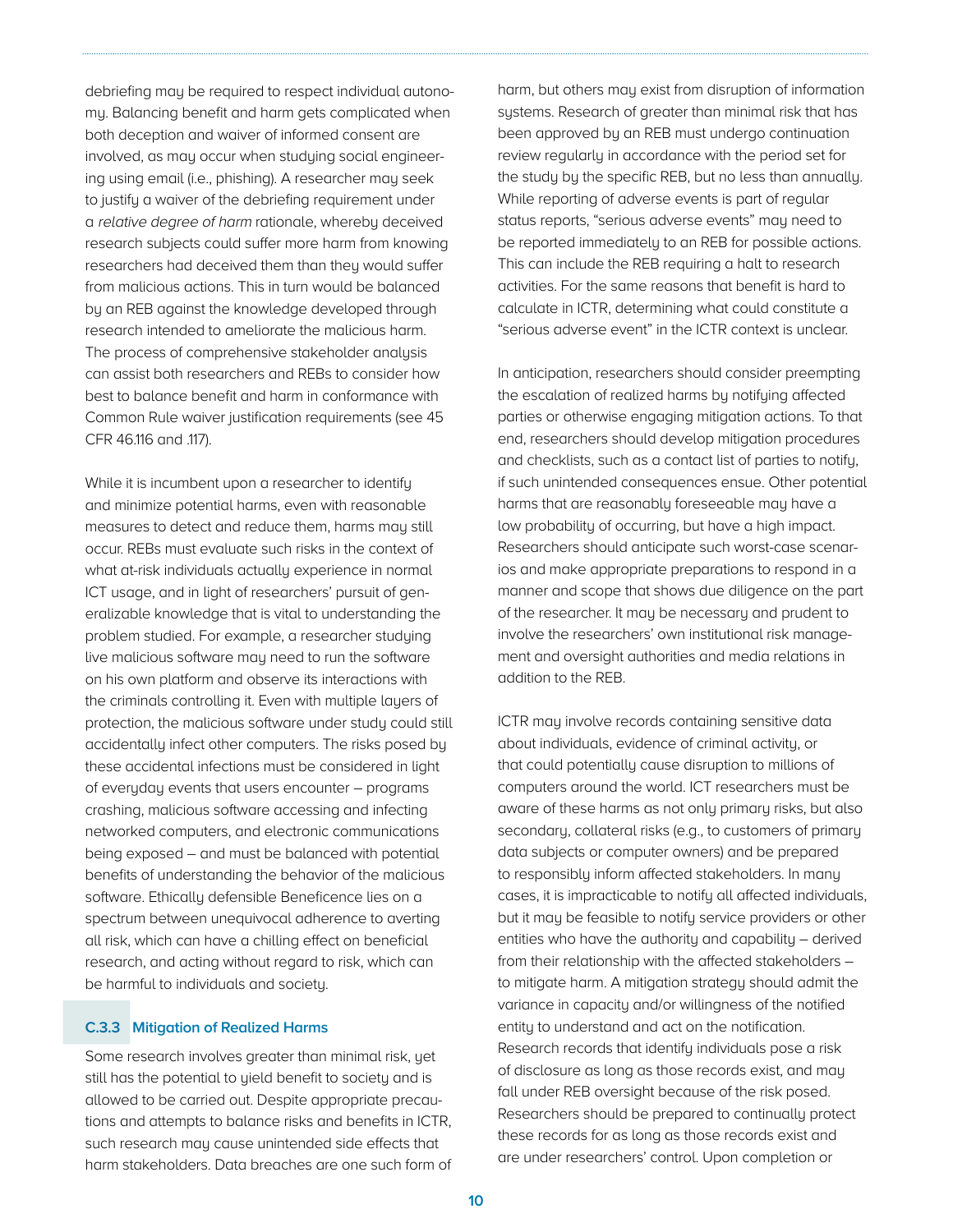termination of approved research activities (allowing for a reasonable retention period approved by REBs in order to satisfy obligations of scientific reproducibility), the risky data should be destroyed. If records are maintained, the data should continue to be protected at the same level as was implemented during research under the same REB-approved mechanisms.

## **C.4 Justice: Fairness and Equity**

In the Belmont Report, the principle of Justice is applied through fairness in the selection of research subjects, and equitable distribution of the burdens and benefits of research according to individual need, effort, societal contribution, and merit. Fairness should guide the initial selection of the subjects, as well as the apportionment of burdens to those who will most likely benefit from the research. Research design and implementation should consider all stakeholders' interests, although conflicting interests may render equal treatment impracticable. In the ICTR context, this principle implies that research should not arbitrarily target persons or groups based on attributes including (but not limited to): religion, political affiliation, sexual orientation, health, age, technical competency, national origin, race, or socioeconomic status. Neither should ICTR target specific populations for the sake of convenience or expediency.

It is important to distinguish between purposefully excluding groups based on prejudice or bias versus purposefully including entities who are willing to cooperate and consent, or who are better able to understand the technical issues raised by the researcher. The former raises Justice concerns, while the latter demonstrates efforts to apply the principles of Respect for Persons and Beneficence and still conduct meaningful research. All researchers have an obligation to not exclude/include individuals or groups from participation for reasons unrelated to the research purpose. The arbitrary targeting of subjects in ways that are not germane to pursuing legitimate research questions violates this principle.

Challenges to obtaining informed consent from users might motivate a researcher to work with a service provider who has direct contractual relationships with its network's users. These may serve as legally authorized representatives as described in the Common Rule for situations of minimal risk and requests for waivers of documentation of consent through "short form" or verbal consent. Such decisions to engage entities who are willing and able to act as legally authorized

representatives for obtaining consent and move forward with non-representative subject populations may raise fairness and equity concerns. Each provider with whom a researcher may interact will have varying levels of understanding and ability (or willingness) to act. If a researcher is required to get unanimous and uniform responses from all autonomous entities, it may be impossible to perform beneficial research. On the other hand, moving forward with risky research without the involvement, or at least awareness, of autonomous entities is undesirable as it may increase the potential for greater harm.

From an equity standpoint, open public disclosure of system vulnerabilities demands that researchers consider how the burdens and benefits of publicizing newly discovered vulnerability balance out. The burdens might be borne by the developers, yet actually might benefit malicious actors more in the short-term than developers or users of those systems. The calculation of benefits is actually a function of time, where malicious actors may act faster at exploiting vulnerability information than benevolent actors can act in mitigating the vulnerabilities.

#### **C.5 Respect for Law and Public Interest**

Respect for Law and Public Interest is implicit in the Belmont Report's application of Beneficence. In the context of ICTR, we include it as a separate principle with two applications – Compliance and Transparency and Accountability. The second application refers to transparency of methodologies and results, and accountability for actions. Transparency and accountability serve vital roles in many ICTR contexts where it is challenging or impossible to identify stakeholders (e.g., attribution of sources and intermediaries of information), to understand interactions between highly dynamic and globally distributed systems and technologies, and consequently to balance associated harms and benefits. A lack of transparency and accountability risks undermining the credibility of, trust and confidence in, and ultimately support for, ICT research.

There may be a conflict between simultaneously satisfying ethical review requirements and applicable legal protections. Even if a researcher obtains a waiver of informed consent due to impracticability reasons, this may not eliminate legal risk under laws that require consent or some other indication of authorization by rights holders in order to avoid liability. For example, information privacy and trespass statutes prohibit researchers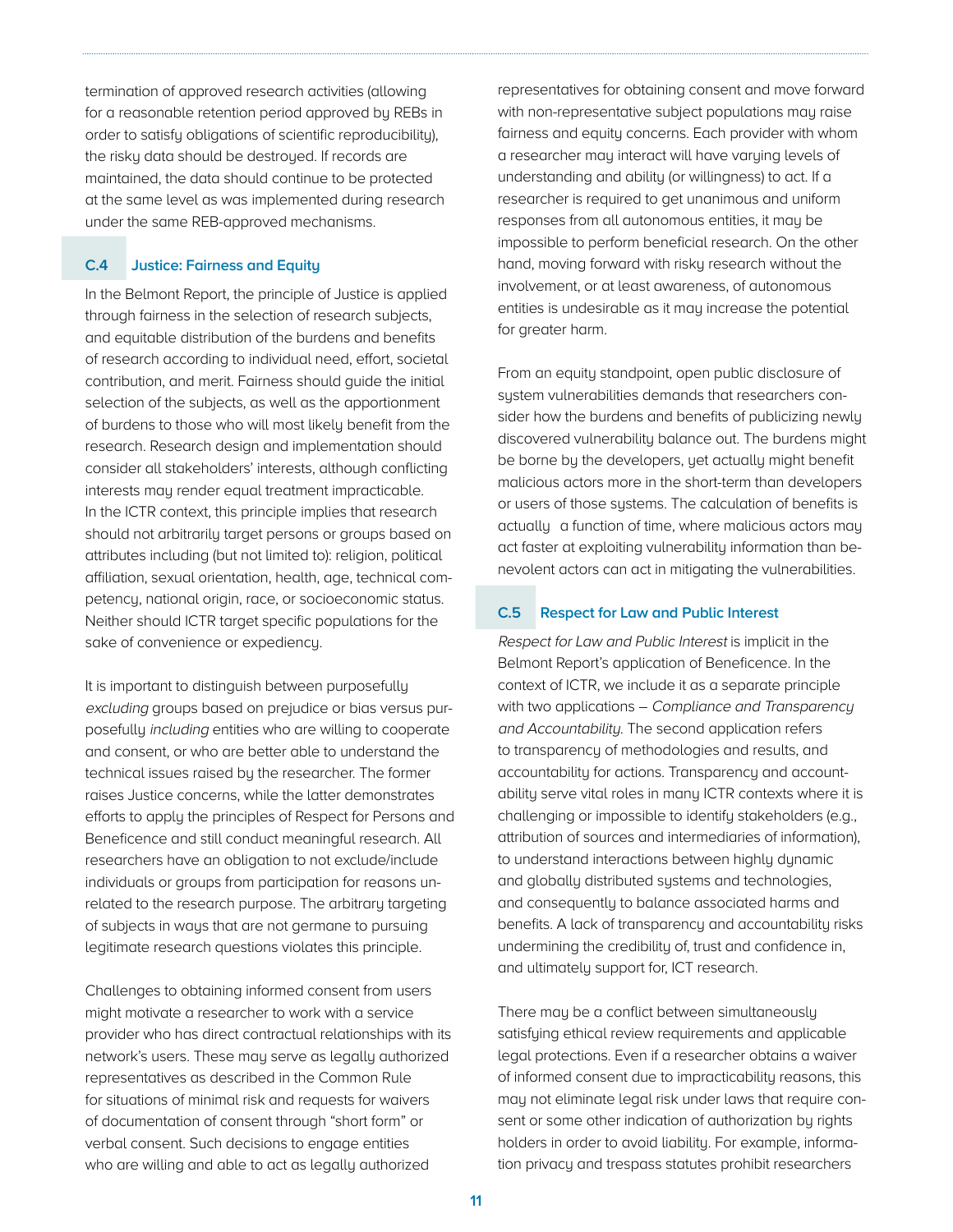from accessing, acquiring or disclosing communications or other protected information without the consent of the communicating parties or owner of the system. Until REBs can overcome limited ICT expertise on committees and in administrative staff positions, they may not be capable of recognizing that certain ICT research data actually presents greater than minimal risk and may erroneously consider it exempt from review or subject it to expedited review procedures that bypass full committee review. As long as there is a gap in the capacity of REBs to properly evaluate research proposals just entering the review process, researchers following the guidance provided in this report can help illuminate the risks and relevant laws so as to improve the REB oversight process.

## **C.5.1 Compliance**

Researchers should engage in due diligence to identify laws, regulations, contracts, and other private agreements that are applicable to their research, and should design and implement ICTR that respects these restrictions. While legal controls that call for compliance can be numerous and wide-ranging, those that should inform ethical assessments cluster categorically around computer crime and information security, privacy and anonymity, intellectual property, computer system assurance, and civil rights and liberties. More specifically, ICT research may implicate rights and obligations related to: identity theft; unsolicited bulk electronic mail; privacy in electronic and wire communications; notification of security breaches; copyright and other intellectual property infringement; data security and destruction; child pornography; spyware and phishing; fraudulent deception; financial privacy; economic espionage; constitutional privacy; health information security and privacy; industry standards and best practices; and contractual privacy and acceptable use policies.

Respect for public interest can often be addressed by obeying relevant laws. If applicable laws conflict with each other or contravene the public interest, researchers should have ethically defensible justification and be prepared to accept responsibility for their actions and consequences.

#### **C.5.2 Transparency and Accountability**

Transparency is a mechanism to assess and implement accountability, which itself is necessary to ensure that

researchers behave responsibly. These applications interact to ultimately generate trust in ICTR by the public. Transparency-based accountability helps researchers, oversight entities, and other stakeholders avoid guesswork and incorrect inferences about whether, where, and how ethical principles are addressed. Transparency entails clearly communicating the purposes of research – why data collection and/or direct interaction with ICT is required to fulfill those purposes – and how research results will be used. It also involves clear communication of risk assessment and harm minimization related to research activities.

Accountability demands that research methodology, ethical evaluations, data collected, and results generated should be documented and made available responsibly in accordance with balancing risks and benefits. Data should be available for legitimate research, policy-making, or public knowledge, subject to appropriate collection, use, and disclosure controls informed by the Beneficence principle. The appropriate format, scope and modality of the data exposure will vary with the circumstances, as informed by Beneficence determinations.

# **D Implementing the Principles and Applications**

This document describes foundational ethical principles and their applications at a level intended to span a broad range of current and future research that will undoubtedly be affected by changes in ICT. For federally funded biomedical and behavioral research, the responsibility for evaluating whether a research project comports with these principles lies with REBs, which in the United States are known as Institutional Review Boards (IRBs). IRB review is a requirement for federally funded research, however researchers in the ICT field frequently either do not know of this requirement, or believe that they are not engaged in "human subjects research" and do not interact with their IRB at all. This report contends that ICTR will benefit from similar oversight, and the proposed guidelines will assist ICT researchers and oversight authorities identify, preempt and manage ethical risks. Current ICTR that does not fall under the purview of REBs would also benefit from community-derived self-regulation guided by this report. Proactively and transparently engaging in ethical assessment of ICT research will help move the research